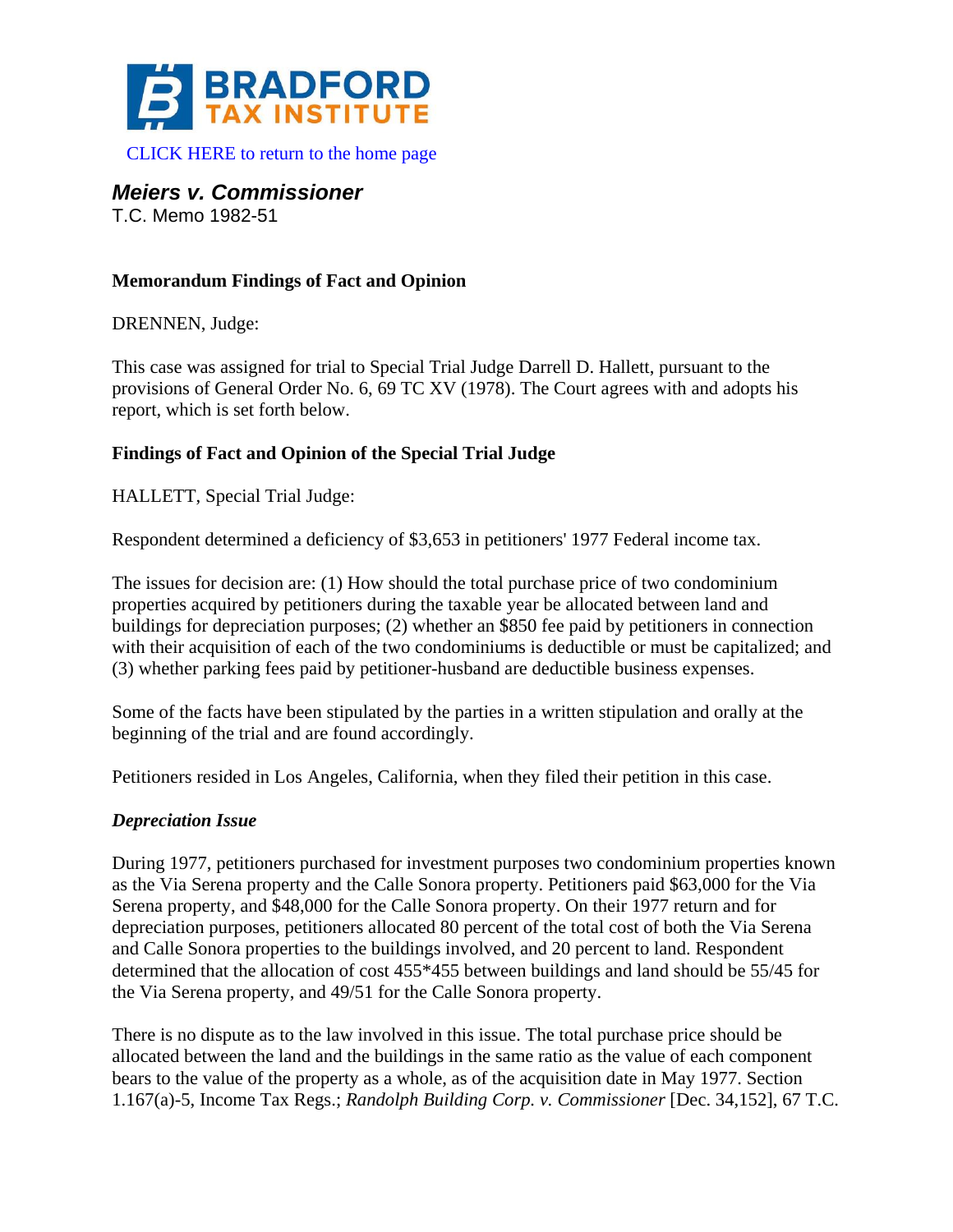804, 807 (1977). The question is purely a factual one as to the appropriate and reasonable values of the land and buildings.

Respondent based his allocation solely upon the local property tax assessor's relative valuation of the land and buildings. We believe that there is insufficient evidence to establish that the assessor's relative valuations should carry much, if any, probative value in this case. The evidence shows that the assessor's values for the entire properties are grossly disproportionate to the actual purchase price of the properties. There is no evidence in the record that the assessor's allocations of value between land and buildings comport with reality, any more than these total valuations. Accordingly, we decline to give the allocations of the assessor weight in reaching our conclusion.

Petitioners based their allocation upon the investigation of petitioner Steven Meiers regarding estimated building replacement costs as of 1977. We conclude that petitioner's valuation had a reasonable basis and was much closer to the mark than respondent's, and we hold for petitioners on this issue.

## *Deducibility of Condominium Fee*

Each of the condominiums acquired by petitioners were located in retirement communities. Each community required, as a condition of the transfer of ownership of a condominium in the community, that the purchaser pay an \$850 fee to a non-profit corporation which served to handle all the maintenance, upkeep, and security of the condominiums. After the initial purchase, the condominium owner was required to pay a monthly fee to the nonprofit corporation, which in turn paid a management firm to handle the running of the community. Petitioners deducted the \$850 fee paid in connection with each condominium acquisition as a "transfer fee" in arriving at the net loss from the 1977 operation of the condominiums. Respondent disallowed the deduction and treated it as a capital expense, recoverable only through depreciation of the buildings.

The cost of acquisition of real property having a useful life substantially beyond the taxable year must be capitalized under section  $263$ <sup>[1]</sup> Section 1.263(a)-2, Income Tax Regs. Included as acquisition costs for purposes of this rule are expenditures which result in the taxpayer's acquisition of a capital asset, such as survey fees, attorney's fees for drafting documents, and real estate commissions. *Godfrey v. Commissioner* [64-2 USTC ¶ 9668], 335 F. 2d 82 (6th Cir. 1964); *Burman v. Commissioner* [Dec. 7020], 23 B.T.A. 639 (1931). While the fees in issue here are not completely analogous to the items set forth above, we believe that they were, nevertheless, incident to the acquisition of the properties and must be considered as part of the properties' acquisition cost. Petitioners themselves categorized the costs as a "transfer fee" on their return, and petitioner Steven Meiers referred to the fee in his testimony at trial as "in the nature of a commission." The relevant documents submitted on their face indicate the fee was for membership in the nonprofit corporation, a membership which continued beyond the taxable year.

We have considered petitioner's argument that the fees were used by the association as a means to obtain additional funds for maintenance and upkeep expenses, and, according to petitioners' understanding, the fees were in fact used by the association for these purposes. However, without more specific evidence that the fees were in the nature of a payment of expenses used during the taxable year, we conclude that petitioners have failed to sustain their burden of showing that the fees qualify for an ordinary deduction.